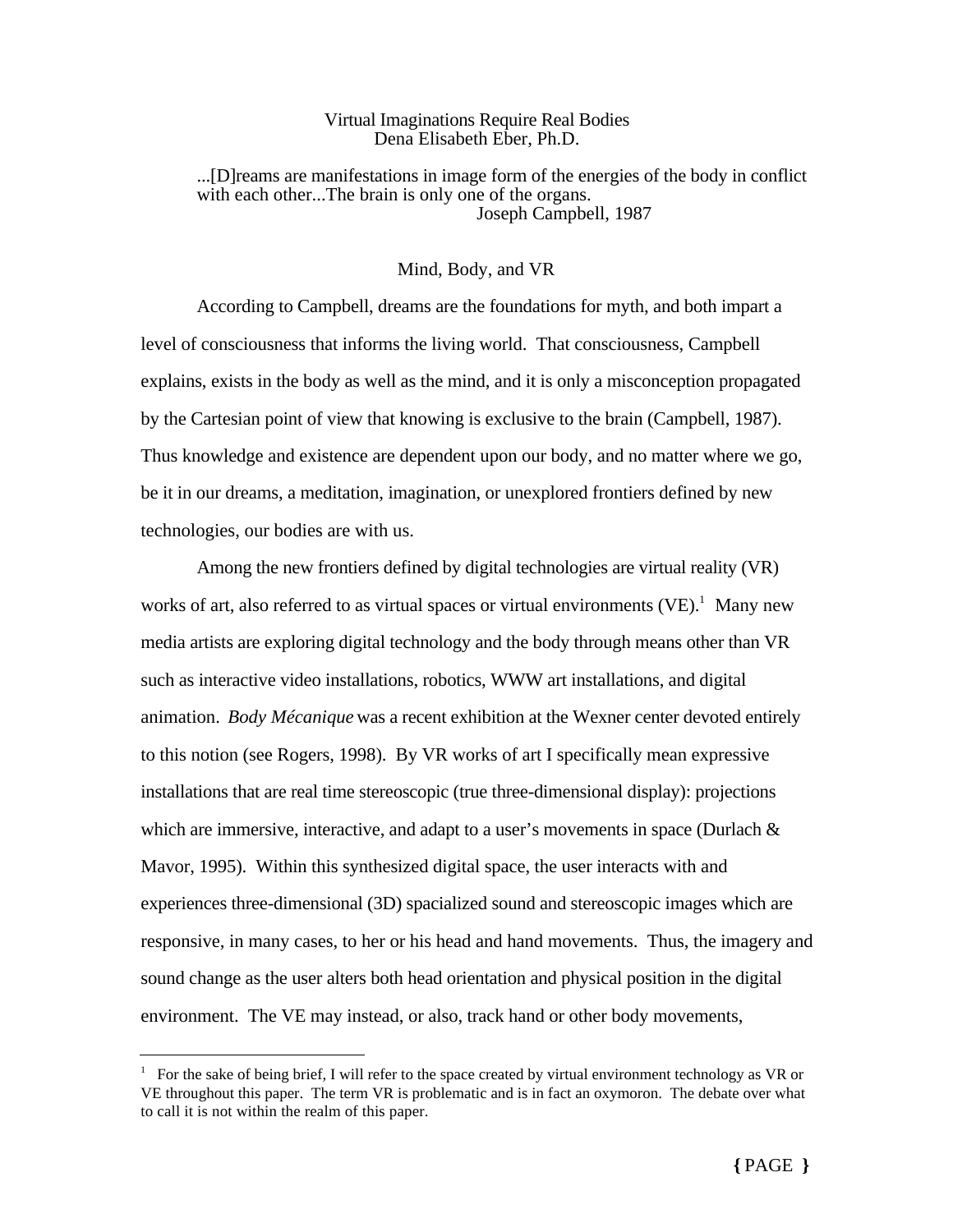depending upon the peripherals. These works of art are produced using VR technology such as off the shelf head mounted displays (HMD's) or unique devices that provide a sense of immersion or collect some kind of user input. For a detailed discussion about VR technology, see Kalawsky, 1993.

The term VR is often overused and tends to conjure up grandiose notions that far surpass its capabilities. It is sometimes associated with ideas such as virtual sex, virtual communities, and to some, disembodiment. Those that uphold the notion of disembodiment claim that works of art which embrace VR technology necessarily encourage a state that affirms the Cartesian duality. Propagated in Western culture during the scientific revolution of the seventeenth century, this duality maintains that the mind is separate from and master over the body and knowledge is situated in the brain, thus leaving the physical realities of the Earth, nature, and flesh behind. This coincided with attempts to mechanize the organic and dominate nature, which includes earth, animal and sexual drives, and the body, all identified as female (Merchant, 1980). This view has oozed into contemporary Western culture, still privileging the mind over the body, especially in VR, a space where users can apparently leave their bodies behind and exist in a purely intellectual and rational realm. This split positions the ground for a belief that artworks made with VR tools disembody viewers and propel them into a pure Cyber state.

Although this "Gibsonesque" scenario is rich with metaphors and metaphysical implications, I suggest that any virtual space is an embodied experience because the imagination of the artist and the viewer refer back to the body, to nature, and to the Earth. The mind cannot be separated from the body, rather the two are inextricably intertwined. From the corporeality of Earth and our bodies, we may understand and perceive many more realities, perhaps facilitated by virtual space art installations. In fact, I maintain that even the virtual is real, it is a perception that is a real experience. That perception makes reference to our encounters with the physical and to our flesh.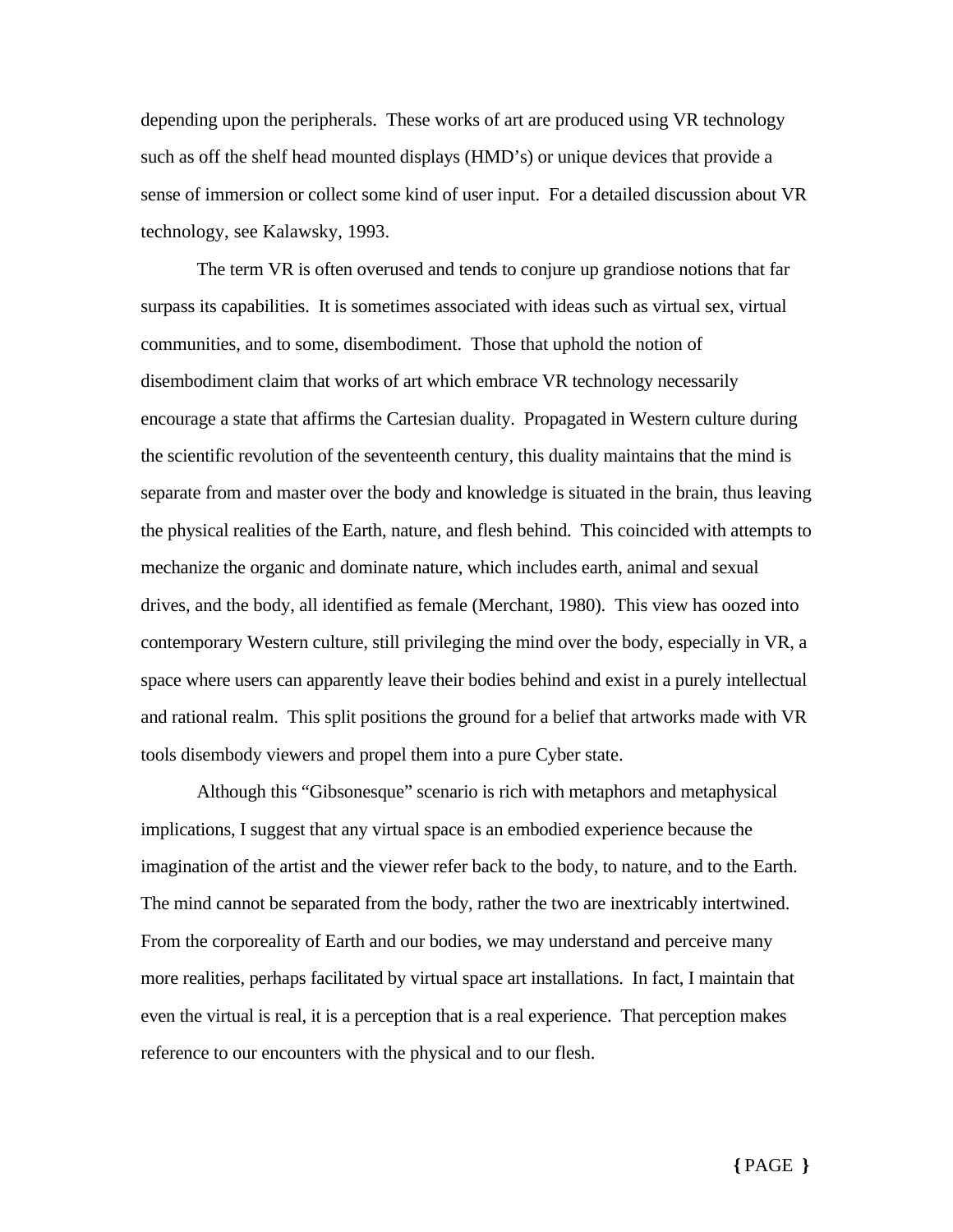# On Becoming Enlightened

The Enlightened philosophical movement of the seventeenth century, which is characterized by the importance of human logic and reason over the illogical quality of nature, was in part a product of René Descartes' notion of existence, "I think, therefore I am." The Enlightenment theory further assumes that knowledge resides in the rational brain and because it is objective and independent, it is separate from our world and our bodies and is essentially disembodied (Seidler, 1998). Our bodies are thus part of nature, which according to Enlightenment, is something to mechanize and have power over.

Up until the 1600's, Western society valued the parts of the human body and understood that they worked together, the brain included. This was part of an organic philosophy that respected nature as a living organism. Nature was gendered female, it was nurturing and motherly, satisfying the needs of human kind. (Merchant, 1980). However, nature could at times be wild, unpredictable, and the perpetrator of chaos. According to Merchant, it was the role of the scientific revolution to perform two functions on nature, to mechanize it and to control or have power over it. Although seeded through early Christianity and Platonic philosophy, it is at this time when Western ideas made a profound shift away from organic theory and towards Enlightenment, thus marginalizing nature, Earth and the body.

From here, the notion of Enlightenment went on to serve as a basis for many philosophical mutilations of nature, which came to include behaviors and events that were disorderly, irrational, illogical, and emotional. Anything emerging from the body, such as feelings and emotion, were external and thus in opposition to the internal rational mind and consciousness. Experience became something embedded in language and the brain, detached from the corporeal. For a detailed discussion of this transition, see Seidler.

With the privileging of mind over matter driving Western culture, it is no wonder that the quest for disembodiment, especially that of knowledge, existence, and experience, has manifest itself in the digital realm. There is a desire to use new technology to enter a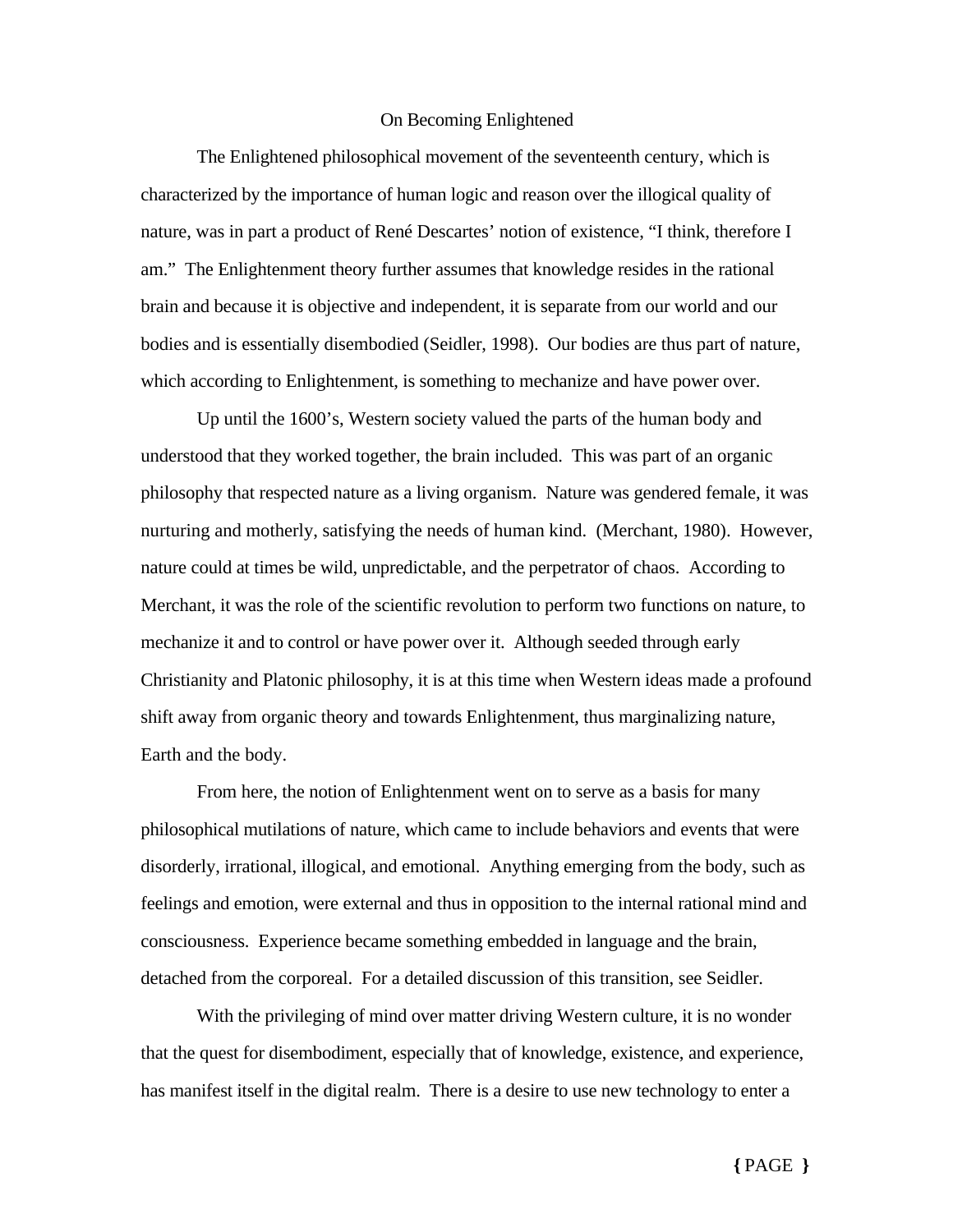pure state of consciousness, one that leaves the body behind. *Mind children* by Hans Moravec, head of the Carnegie-Mellon Mobile Robot Laboratory, is an example of this desire in which he fantasizes about a future when life as silicon replaces that of the organic. He envisions a time when a robot will surgically remove, then implant the information from a human brain onto a computer, thus disposing of the body and imparting immortality to consciousness (1988). Even though it is far from clear how this vision will be manifested using technology, the desire to privilege the mind over the body using technology is. This Enlightened point of view is the driving force behind the notion that VR works of art facilitate a disembodied experience.

Certainly, VR technology provides a new experience for the user, but is that experience completely unconnected with the body? An HMD provides visual and auditory stimulations that are not quite in sync with how the user has experienced his or her world in the past. The user adapts to this new set of cues in accordance with the rest of his or her body. Simon Penny presents a number of studies that show how humans and animals adapt to new visual and sensorimotor cues (1994). The ones that are most prevalent are those in which the participant makes a temporary adjustment in cognition, much like a user in a VE would experience. He points out that the key to understanding cognition in VR is whether this kind of adaptation is perceptual or proprioceptive. Proprioception gives us the sense that we are in our bodies, where the boundaries of our bodies reside, and how we situate our body in space. We sense this via receptors in our muscles, joints, skin, and other body parts. One essential difference between perception and propriocetion is that the former refers to how we make sense of our world and ourselves given incoming data via our five basic senses, while the later is based on internally stored information distributed throughout our body; memory in our tissues. Adaptation requires both; our senses attempt to understand incoming data by referring back to schema stored throughout our body, schema created through physically lived experiences. Surely, VR produces many kinds of new sensations, but how we make sense of them depends on what we have stored in our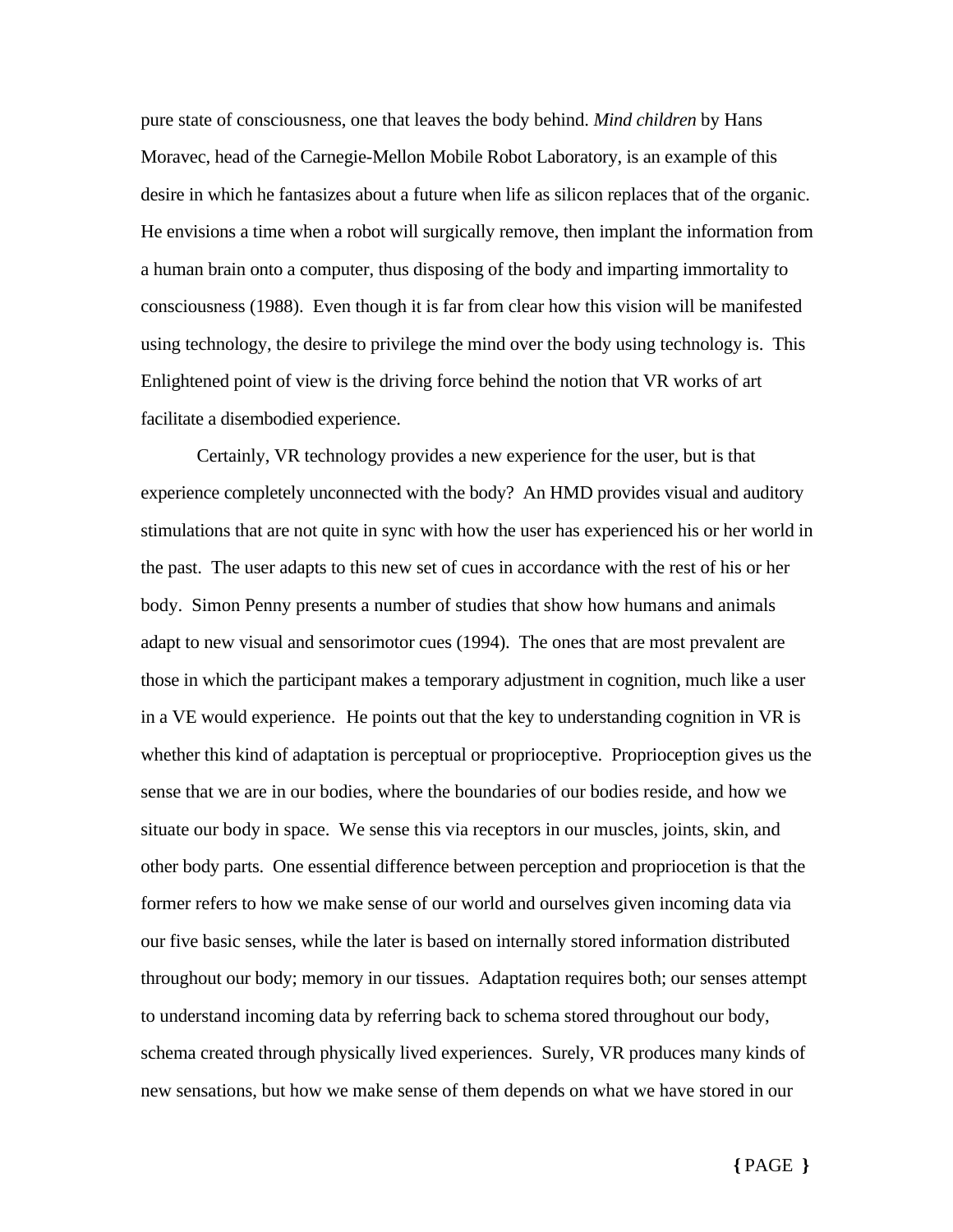bodies and mind. Even if we imagine or sense our body missing, it still exists, for without it, we would not be alive to imagine.

Piaget's cognitive development theory addresses how the thinking process grows through action with the environment, which refers back to stored knowledge (1971). He said *activity* with the environment forces people to make changes in their thinking processes. Because a viewer of a VE work of art experiences different motor and perceptual constraints from anything they have thus far learned, the viewer experiences what Piaget called *assimilation* and *accommodation*, both part of *activity*. *Assimilation* is when we fit new information into what we already know and *accommodation* is when we alter schemes to make sense of new experiences that don't fit with what we have stored. Both functions require us to physically act with the environment as well as refer back to physically lived experiences. VE technology is not presently capable of creating an exact replica of our physical world; it presents instead a new experience, a simulation of nothing. Applying the theory of *assimilation* and *accommodation* to comprehending this new experience, it is clear that our understanding depends on the stored accumulation of knowledge that we have developed through lived experiences. Negotiation of the new space presented by VR works of art is thus a team effort of the body parts, its tissues and organs within, including the brain. The mind simply directs consciousness towards an end, but it works in concert with the consciousness of the body (Campbell, 1988).

# Experience, feelings, emotion, and the body

Embedded in our Enlightened culture is the notion that experience and emotion are not sources of knowledge, rather they live in language. This structuralist belief was seeded in the Cartesian notion that knowing, anything we are, our perceptions and our existence, are solely rational and part of the mind, void of the body. Contrary to this creed is Piaget's *assimilation* and *accommodation* theory, as well as John Dewey's idea that we learn, thus accumulate knowledge through experience. The learning is continuous as we work and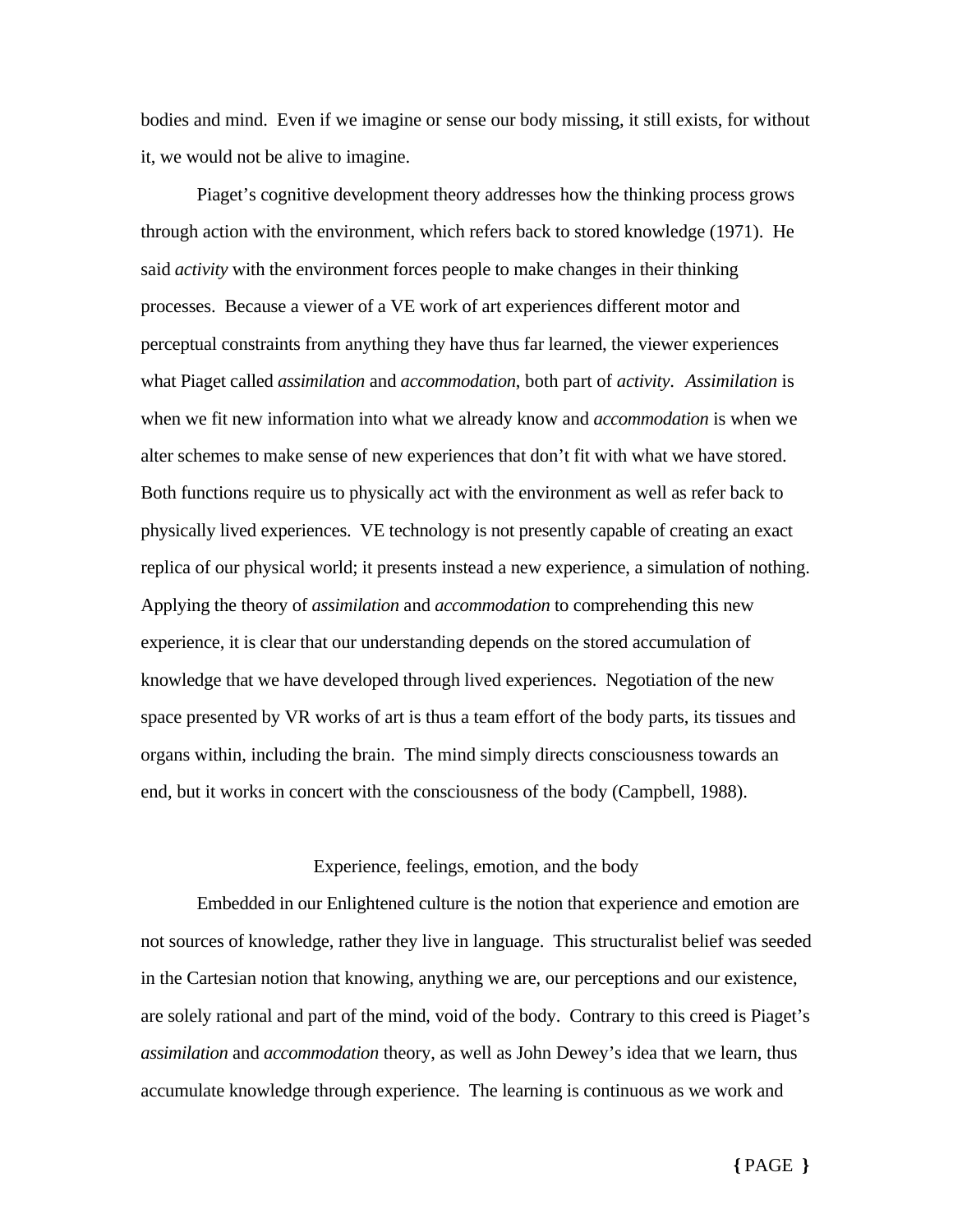*feel* through a living world. He said "Experience occurs continuously, because the interaction of live creature and environing conditions is involved in the very process of living (Dewey, 1934, p. 35)." When we enter a VR work of art, we encounter an abundance of emotions and feelings through our experience, one that is a continuation of our lives up until that moment.

John Dewy said that experience is not something that is situated exclusively in the rational mind, rather it is the set of intelligent actions that we make in our world, actions which include emotions and meaning that in turn feed our knowledge, which ultimately exists in our entire self, going far beyond language. The world in a VR installation is another space to understand, and in so doing, we engage ourselves in intelligent actions that elicit thoughts, feelings, and emotion, which are all part of knowledge.

From the perspective of the Cartesian duality, emotion is situated in the domain of the body. However, emotions and feelings are part of knowing because consciousness resides over the entire body. Clearly, knowledge and existence include irrational and illogical thought working together with logic and rational thought. A user immersed in a VR art installation negotiates new experiences that weave thoughts from the mind and body together with emotion and physical sensations. Although most VR works do not tie force feedback to the interaction of the visual objects, the user still feels the bodily sensations of being on Earth; gravity, friction, temperature, the weight of the HMD, and the strain on his or her feet, to name a few. As pointed out by Dewey, Piaget, and Campbell, these sensations, along with emotion and feeling, all work together with the mind and the new visual experiences in order to produce thought and knowledge.

VR works of art are capable of eliciting emotion in the viewer: sometimes joy, often intense fear or sadness. Rita Addison's *Detour: Brain Deconstruction Ahead* takes viewers on an emotional journey through a car wreck and the resulting brain anomalies. Larry Hodges' *Phobia* project walks acrophobic patients through VR exposure therapy, eliciting measurable signs of fear and triumph. Margaret Dolinsky's *Dream Grrrls* immerses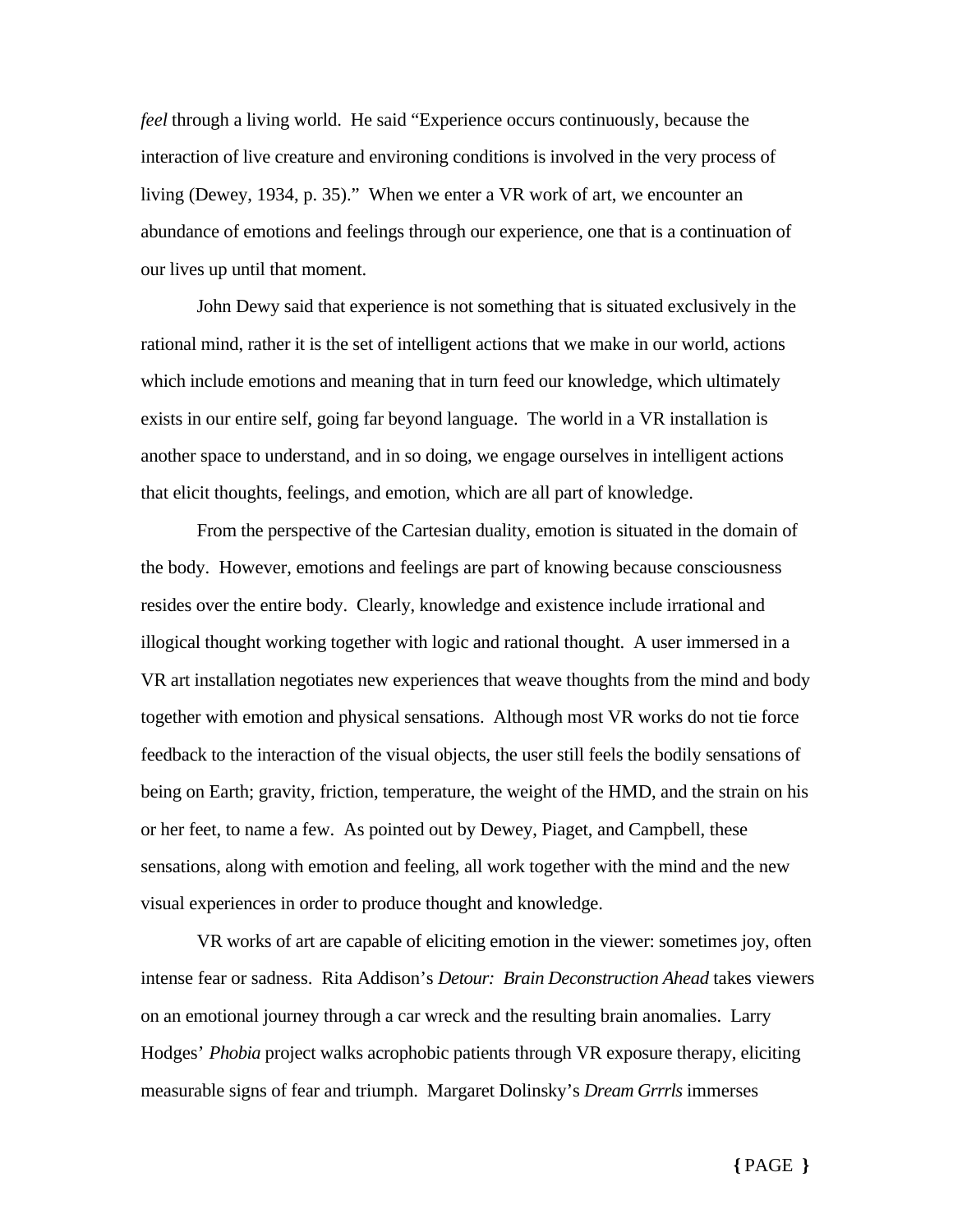viewers in a dream, part of which references the body. This is yet another way for viewers to reflect back on their own bodily experiences. A dream, according to Campbell, is the energies of the body in conflict with one another, and Dolinsky's installation reminds us of those energies.

No matter how we attempt to explain disembodied experiences, our body still tags along, after all, our entire being is embodied. Perhaps the split between mind and body is finally melding in our psyche and we need a new way to describe the harmony of the human self. According to Keith Devlin, logic has so far been unable to describe the complexities of human thought. To be rational is not necessarily to be logical because rational action cannot be captured by a set of formal rules. Human cognition is a complex mesh of feelings, perceptions, outside influences, and our world (1997). That mesh includes the body and its experiences in any setting, and human cognition in VR is an example of these complexities. If VR truly disembodied the user, then by the Enlightened view, the user's response would be logical and controlled and lack elements of the body such as emotion, perspiration, or other measures of carnal functions. The following works of VR show otherwise.

#### The Body in VR

### *Emotion as a bodily response*

Emotion is the first thing I think of when I recall Rita Addison's *DETOUR: Brain deconstruction ahead*. This VR work of art is a CAVE installation, a non-conventional VE setup which is a physical room with stereo projections on three walls and the floor. The viewer's orientation is tracked via a head tracker and the navigation is controlled with a wand. Although many can stand in the CAVE at once, only one person drives the view and actions. *DETOUR* was on display during the 1994 Association for Computing Machinery's SIGGRAPH (Special Interest Group, Graphics) convention in Orlando, Florida and is permanently installed at the Electronic Visualization Lab (EVL) at the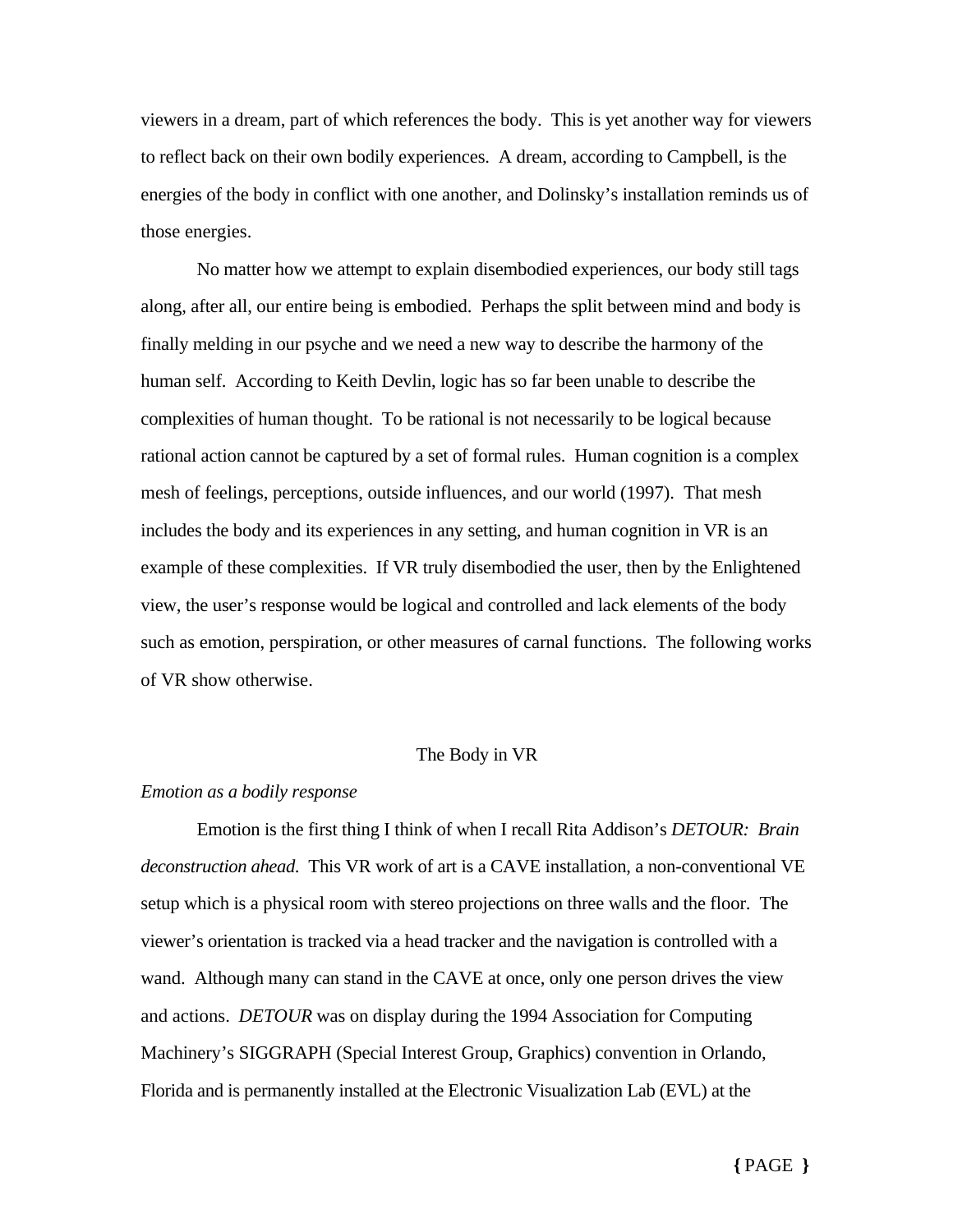University of Illinois in Chicago. This work explores Addison's reality of her mental capacities both before and after a car accident. The presentation leaves the viewer with an understanding of such a transition by putting them through the emotional ordeal of the wreck. In this experience, the viewer feels passion and a connection with the story. Addison gives viewers a first-hand tour of her photographs before the crash, the crash experience, and the resulting perceptual anomalies after the crash. Through this, she intends that the viewers will feel what some of the brain anomalies were like.

According to viewer testimony, Addison was able to reach this goal, evoking emotion and for some, a special understanding for those that live with people who have similar anomalies. When Addison showed *Detour* at SIGGRAPH 94, she noted the effect the work had on the viewers, proof that they in fact reached a point of awe with it. One viewer said, "It's a mixture of art, emotion and technology... It literally left me speechless" (Addison, 1997, p. 3). Ben Delaney expressed a mix of emotions when he experienced the work:

Addison's work starts with the accident, then provides a view of the world as experienced through her modified sensorium. Images and sounds are fleeting, moving and often surreal. The experience, though rather beautiful, is frightening, as being trapped in a Picasso painting might be (Addison, 1997, p. 3).

Delaney's fear was both rational and irrational at once, irrational because the car wreck was not happening to him, but rational because he referred back to his 'normal' experiences with cars and 'normal' perceptions of the world in order to understand and feel the shift.

When I experienced the installation, I felt the broken glass as tingles throughout my flesh because my body reminded me of what broken glass feels like through my past lived experiences. For myself, Delaney, Addison, and other viewers of *DETOUR*, the installation was a lived experience, a continuation of other lived experiences that we understood and knew by using our entire selves.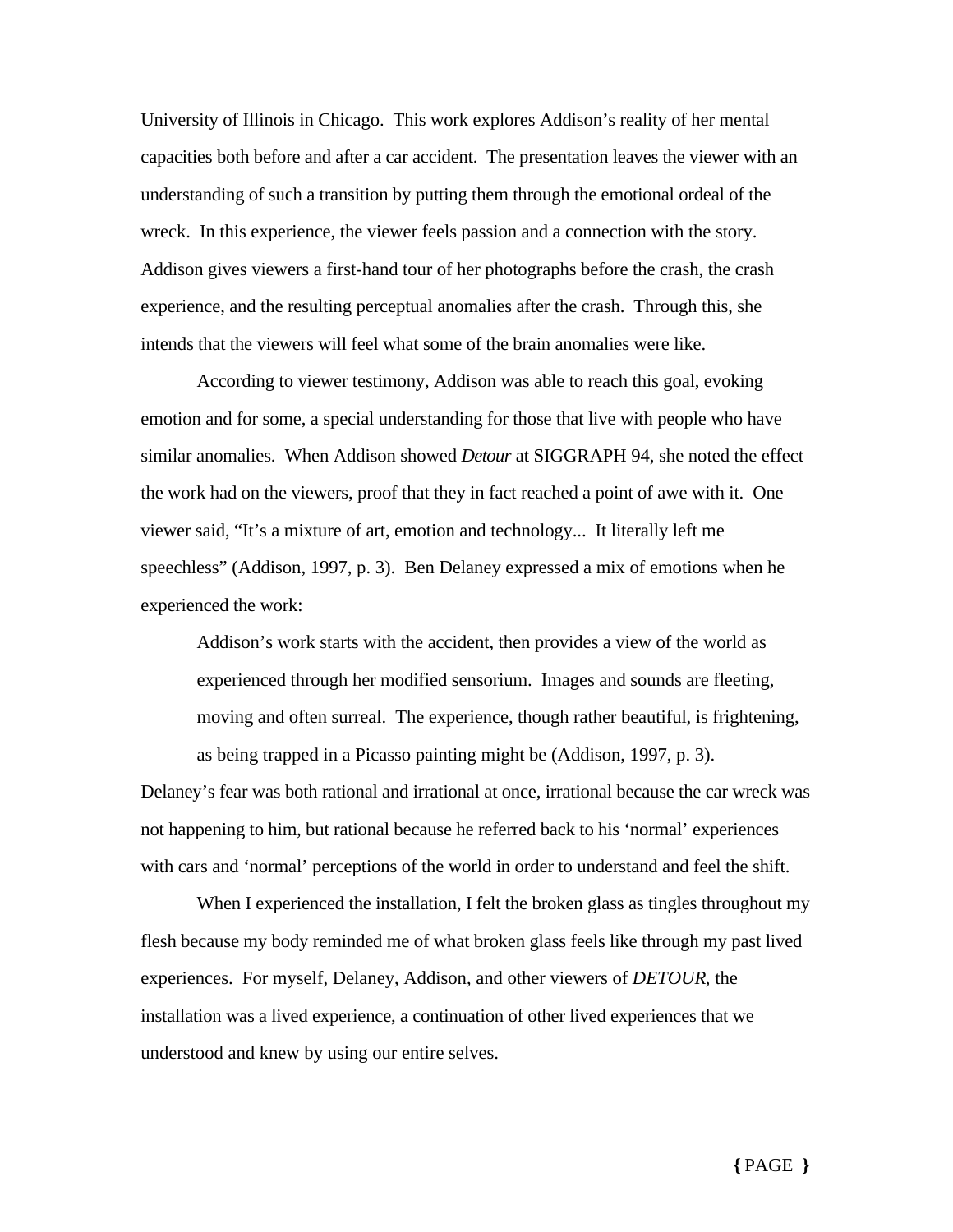### *Anxiety as a bodily response*

Another virtual environment that elicits carnal responses is Larry Hodges' *Phobia* project (Hodges, 1995). Although not a work of art, this VE uses standard VR technology, such as an HMD and an electromagnetic head-tracking device. The head-tracker translates the orientation and location of the user's head in space to the computer, which in turn calculates images that are projected to the HMD and coordinated with the viewer's physical perspective. The results from this study are significant because standard VR tools, which have been criticized for their perpetuation of the split between the brain and the body, were used to create an environment to which users responded on a carnal level. Simon Penny argues that the design of these tools were created from an Engineering Worldview which is inherently incompatible with how artists work. For a thorough treatment of this perspective, see Penny, 1997. In short, this view states that many new technologies are created from a logic centered mind, and as I have already pointed out, rational humans are not always logical. Thus the tools do not mesh with the way humans think, especially some of the non-linear processes involved in creating art. Further, tools such as the HMD do not seek to include the body in ways that the CAVE or other unique VR tools do. Although I agree that a holistic approach to the design of some new technological tools is sorely lacking, they cannot aid us in detaching our bodies from our minds.

The first part of the *Phobia* project sought to cure acrophobic (fear of heights) users of their condition by using VR exposure therapy. Acrophobia is characterized by signs of anxiety around heights, and in some cases, an avoidance of them. In traditional practice, a therapist gradually exposes the patient to greater heights, for example bridges or windows in high buildings, either by asking the patient to imagine the situation, or by taking them into it. VR exposure therapy exposes the patient to the various height situations instead of taking them to specific places (Hodges).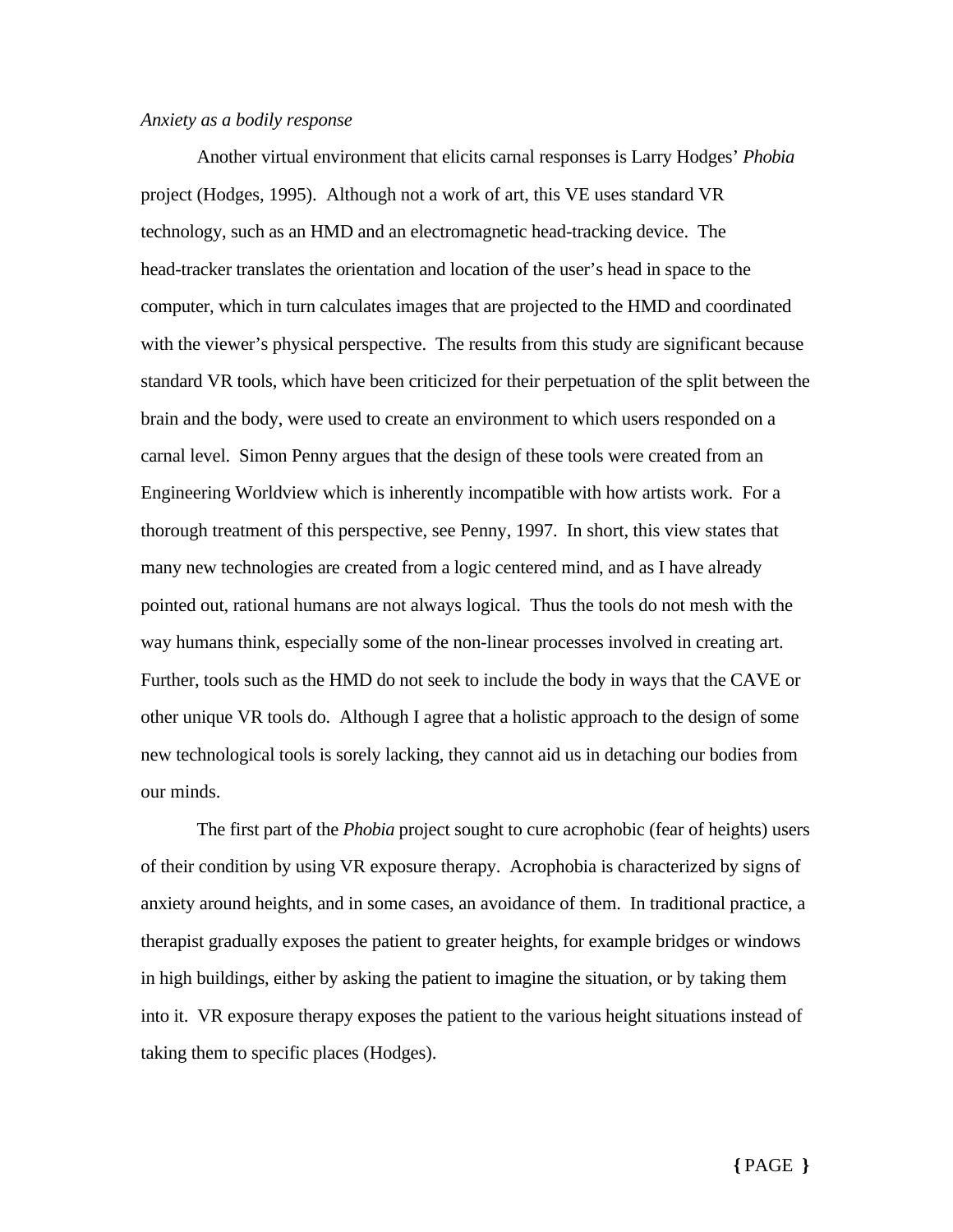Upon exposing users to the VE, the patients showed outward bodily signs of anxiety, much like those they display when looking out of a high window or down from a bridge. Many of the participants experienced shakiness, perspiration, heart palpitations, fear, weakness in their knees, butterflies, and tightness in their chest. The experience the viewers were having was a continuation of their lived physical experiences with gravity and the rest of their world. Their cognition was a result of a complex mesh which included their present physical, visual, and mental sensations and a reference back to the knowledge stored in their bodies about sensations surrounding height. The result was a response from the body and the mind and measured in sweat and shakes.

#### *The dream and the body in VR*

Margaret Dolinsky's *Dream Grrrls* is an immersive CAVE installation about dreams in which the objects encourage the user to participate in the story rather than view it. As Campbell reminds us, dreams are a result of bodily energies, and this work of art uses that very premise as a base for experience. In *Dream Grrrls*, participants begin and end in a labyrinth, a place from where they may enter a number of different worlds, each representing a different type of dreaming.

In one such world, known as *Vessel World*, Dolinsky uses various vessels to represent the body. Dolinsky (1998) sees connections with the vessel and the vagina, especially as a part of the process of love making. The vessel is thus an extension of the vagina in bodily form. The vessels reside in a land she refers to as "a desert island of loneliness" and they appear in diverse ways such as ancient, broken, and transparent. Some vessels reflect parts of the viewer while others hide things from them.

Most intriguing is the vessel whose gaze seems to follow the user wherever she or he goes. When the participant confronts this vessel, it begins to shake and appear to engulf the user, suspending navigational control, and expelling her back to the labyrinth, much like waking from a dream.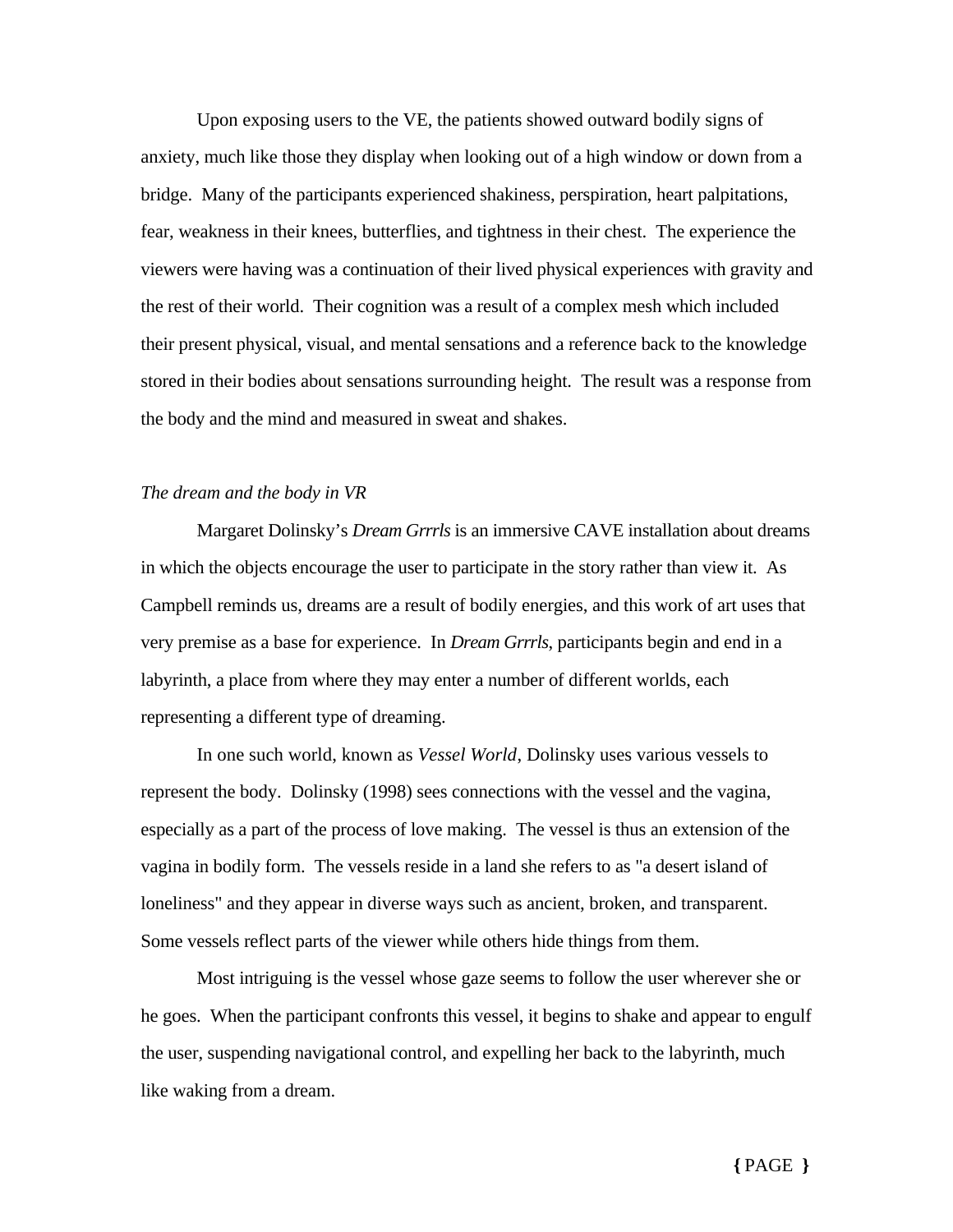According to Dolinsky, the person who wears the head-tracking glasses can fully exploit kinesthetics by moving around, bending down, and lying on the floor. They become active participants in a theater of dreams, consequently having unique experiences that they negotiate in reference to lived experiences from their own past, as well as their dreams. The performance is ultimately complete when participants use their entire self, their present mental and physical sensations, as well as the knowledge stored in their minds and bodies, to interact. Of the body in her work, Dolinsky said, "I like to think that my artwork is completed by the action and reaction of the participants experiencing it. For that they need their mind, body and heart." As with all experience, it includes the entire self, and no matter how we try to ignore the body, the vessel will start shaking to remind us it is there.

# Conclusion

As we enter the twenty-first century, humans are beginning to see the need for a broader way to understand the complexities of human cognition and experience. No longer can we hinge on the notion that we exist because we think, that our mind is the owner of our experiences, and that all we know is located in the cerebral cortex. As Earth begins to warm, no longer can we claim to dominate nature and pretend that mechanization of the organic is the supreme solution. We are not in charge and no matter what we create, we cannot raise our mental existence above it. We live in bodies that are entwined in a complex relationship with all our organs, tissues, bones, and energies, including our brain. Technology cannot and will not take that away, especially VR.

VR works of art are defining a new frontier, one that gives participants new experiences to reflect on, including the location of their bodies. As viewers carry the experiences of their lives with them into VR installations, they continue them and adapt to new perceptions which refer to life, their body, and their experiences in it.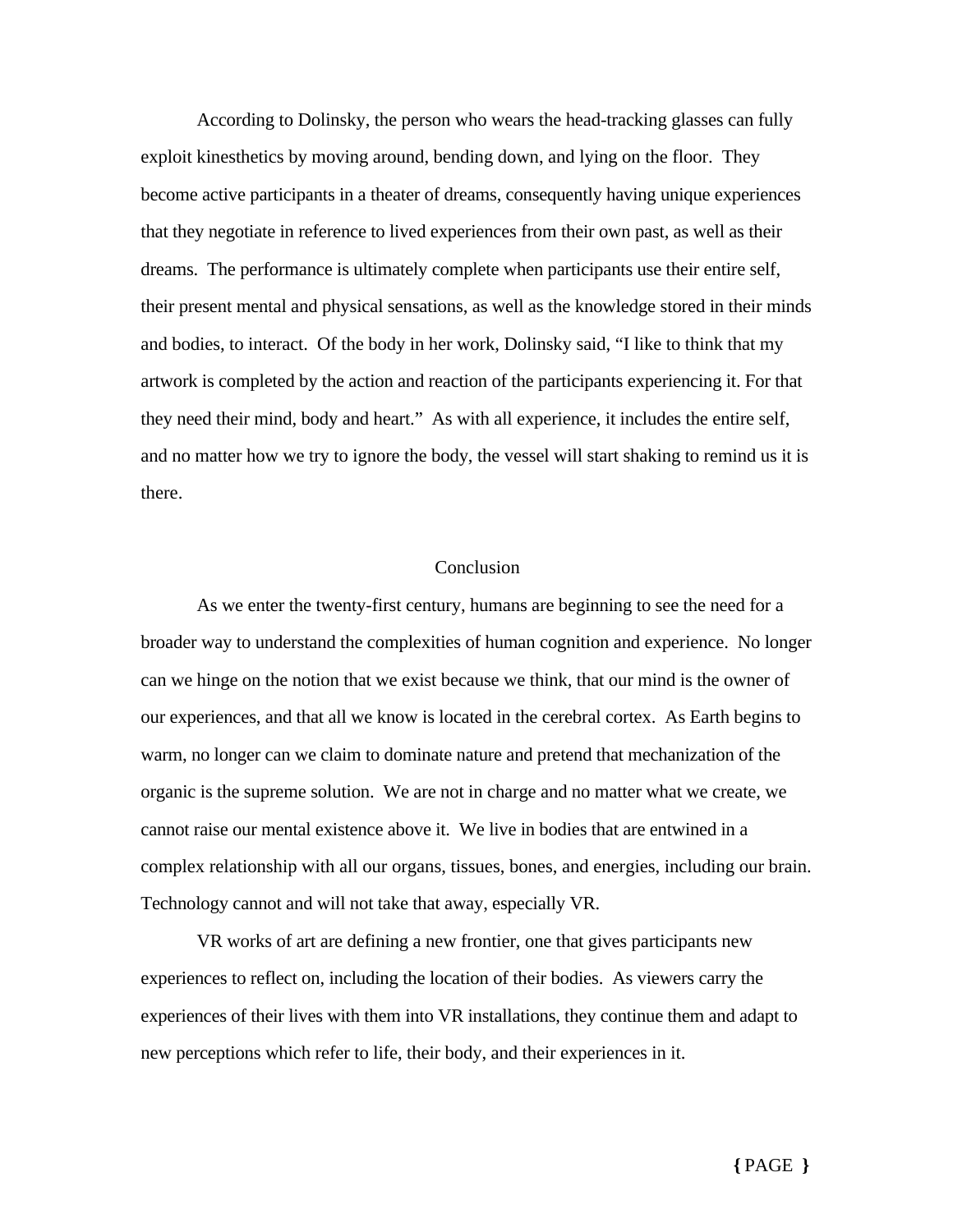The knowledge and emotion embedded in our flesh reminds us to tingle, then cry and tremble when we experience the shattered glass and the outcome of the story in Addison's *Detour*. The perspiration, shaking, fear, butterflies, and tension that patients expressed when they experienced VR exposure therapy in *Phobia* were signs from the body that it was present. Experience is not embedded in language, it exists as we have it, as we put our whole selves into it, and as we recall it through our distributed systems of memory.

We fly through Dolinsky's *Dream Grrrls* because our body knows and remembers what gravity feels like, and we experience these dreams as if they could be our own, the energies of the organs of the body in negotiation. We know because of our body and with our body. Imagination is an extension of knowing, and our imagination triggered by VR works of art depends on our bodies. The VR frontier will help provide new sensations for our minds, bodies, souls, heart, and our entire being to experience and participate in.